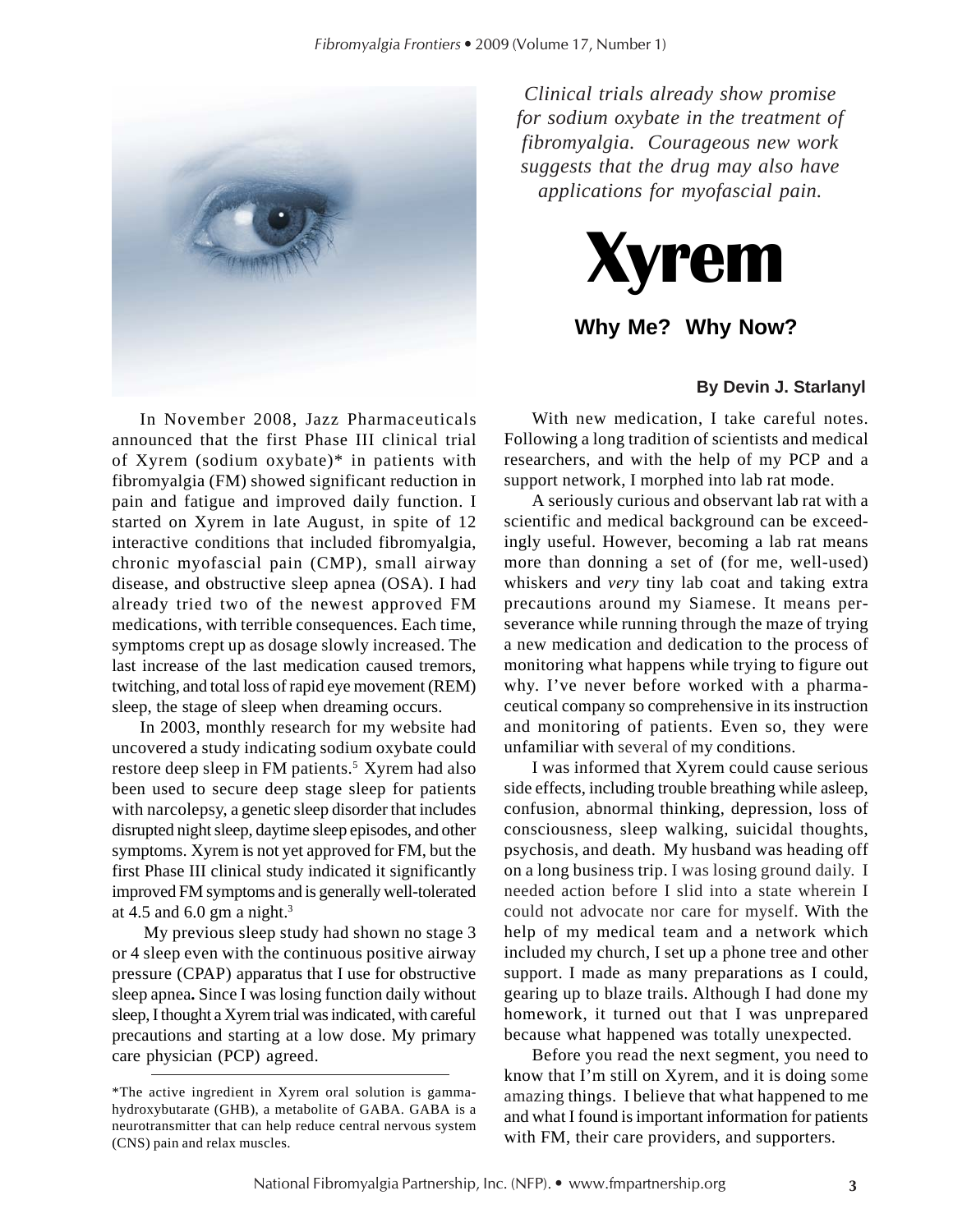### **Notes from Lab Rat #1**

I began cautiously with a starting dose of 2 gm/ night, a level that my primary care physician and I agreed was prudent for a patient with my particular medical conditions. The plan was to raise the dose slowly. Since the instructions called for diluting the Xyrem in water, I used the softened well water available at my house. It didn't occur to me at first that the sodium present in softened well water could cause complications when added to the sodium already inherent in Xyrem (sodium oxybate).

The instructions also called for no food after 6 pm; the first dose was scheduled at 10 pm. By 10:15, I was in agony with excruciating pain. I prayed, meditated and tried to figure out what was happening and why. I had neither sleepiness nor dizziness nor breathing difficulties. When I wasn't getting up to urinate (at least every half hour), I stayed on the CPAP. No problem getting to the bathroom. My mind was clear except for pain that filled my universe. My nose ran, and my eyes teared. Every joint screamed. Was the pain due to extreme activation of myofascial trigger points (TrPs) or something else? I was so stunned by pain that I couldn't figure out if it was *all* TrPs or also profound FM amplification and/or some other problem I hadn't yet discerned.

I used numbing gel on mouth TrP areas that I could reach, and that helped. I realized how much the CPAP mask and jaw strap aggravated the TrPs. I did stretching in bed and Chinese Hanxiong energy balancing, and I prayed. I took the next dose at the earliest time I could, hoping for sleep. I also took a lot of notes. By 2:00 am., I was reading. The pain had eased a little over time, relatively speaking, but my muscles were so tight that cool air from the CPAP or turning my head in bed set off spasms. At 8:30 am., after no sleep, I got up.

That next day was bad, with increased pain and muscle cramps. I'd lost fluids and gotten no sleep. I had easy, healthy meals in the freezer yet still had difficulty feeding myself and tending to the cats. Urinary frequency continued throughout most of the day. Pain levels lowered with my regular meds, but only to a "9" on a 1-10 scale. I contacted the folks on my phone tree and the rest of my support system and told them I was hurting but alive.

Fortunately, I have a guardian angel, J.B. Eisinger, who is like a big brother to me and is a superb physician who understands my conditions and me. Unfortunately, he is in France, and I am in New

Hampshire. Yet he monitored me through this whole process. I was exceedingly blessed by his care and that of other dear friends who kept tabs on me.

I was better able to prepare for the second night. I put up night lights and did mind work and body work. I took a diuretic to help eliminate excess fluid. I replaced lost minerals. I added more stretching and more t'ai chi, and I put a good book beside the bed. I did a lot of self-therapy with Frequency Specific Microcurrent (FSM) that told me my body was getting rid of wastes and toxins through the liver.

That night, I verified that the pain onslaught was TrP activation. I stretched the CPAP hose and worked some TrPs against the wall with a tennis ball to gently press on or against TrP contraction nodules. I continued with the Xyrem, according to the plan I had developed together with my PCP, slowly raising the dose every night, but I still didn't sleep. My mind was clearer, but my muscles were tighter. My leg muscles contractured so much that when I was on my side the lower part of the calf didn't touch the surface of the bed. I spent a lot of the nights working those muscles with my knees, elbows, and toes.

Due to the long duration of my chronic myofascial pain and the nature of my multiple perpetuating factors, I have hundreds of TrPs in layers in so many muscles. Some pain is more prominent than others. I kept thinking: "People *abused* this drug? *On purpose?"*

To her credit, the Xyrem nurse assigned to me was informative and encouraging. I learned that insomnia was rare but could happen early in therapy. I learned that frequent urination was rare also but could continue the first week, even during the day, as it did. I wasn't thirsty in spite of the fluid loss which

### *Glossary*

**Frequency Specific Microcurrent (FSM):** A form of electrotherapy pioneered by Carol McMakin, DC, which offers a system of treatment for nerve and muscle conditions using microamperage current and the resonance effects of frequencies on tissues and conditions to create beneficial changes to symptoms and health.

**Perpetuating factors:** those conditions/stressors that cause a myofascial TrP to remain in place, despite efforts to break it up. Perpetuating factors may occur alone or with others. They may be behavioral (i.e., posture), biochemical (i.e., nutritional inadequacy), or mechanical (i.e., poorly fitting shoes). The concept of perpetuating factors is equally appropriate for FM and other chronic diseases, and FM and TrPs often share metabolic perpetuating factors.

**Trigger point (TrP) activation:** the process by which latent TrPs (nonpainful but causing weakness and other dysfunction) become generators of pain as well as dysfunction.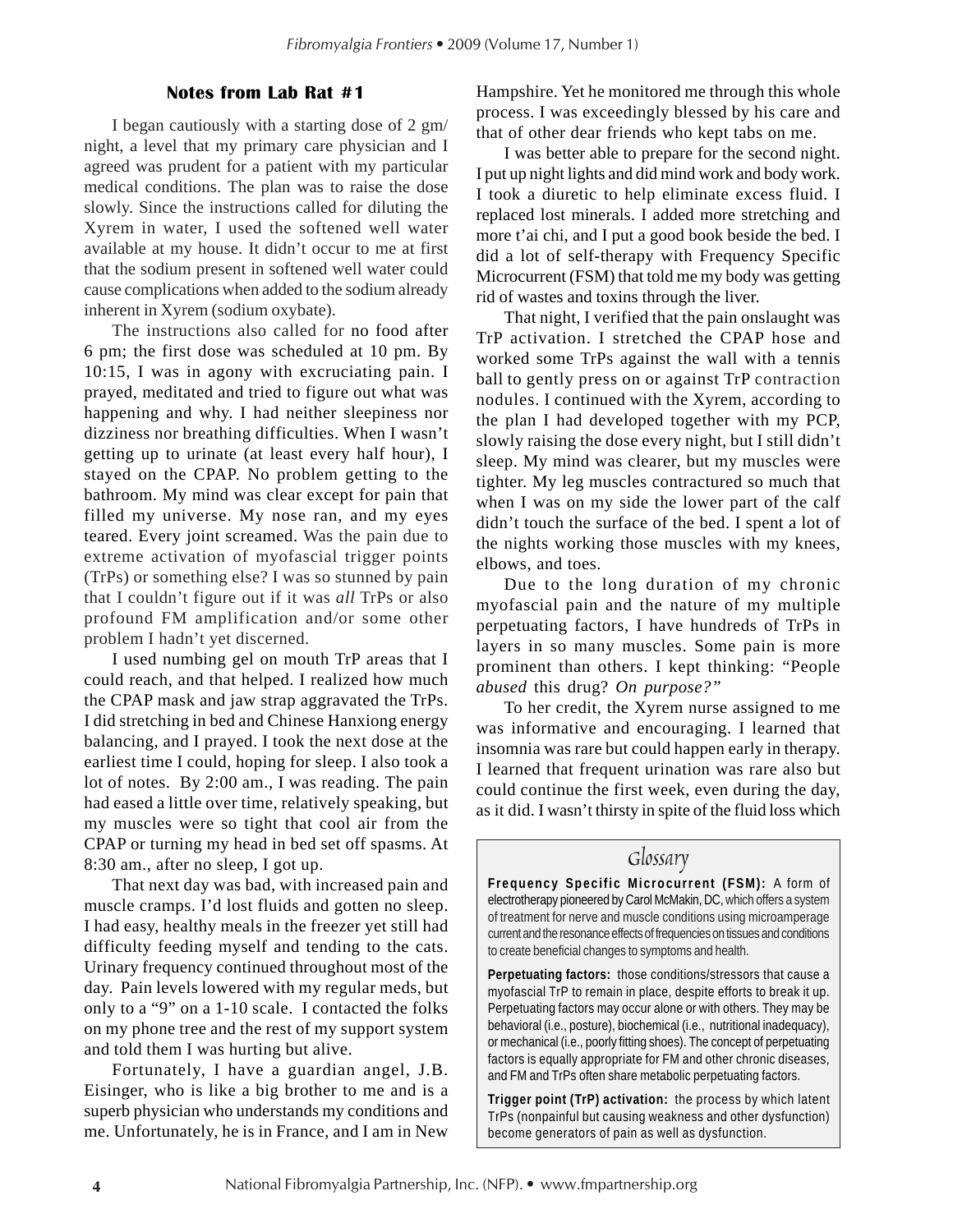made me think that my body was getting rid of something that needed to be gone. (Note: I believe that bed wetting is a common side-effect of Xyrem because insomnia is rare. I didn't sleep, perhaps due to the intense TrP pain, so I was able to get up to urinate and didn't wet the bed.)

After nights without sleep, with medical approval, I started a regimen of Xyrem every other night to prevent more sleep deprivation. The days I didn't take Xyrem, I used my old meds. On those nights I got REM sleep. After a time, I did get a few hours of sleep on Xyrem, including REM, right after the second dose, but the pain was still intense. I did not drive for some time until I was sure it was okay. This meant that I was forced to cancel a lot of needed physical therapy. With inadequate sleep and high pain levels, I just didn't have the focus needed to drive, and there is no nearby public transportation in my area.

Slowly, some "side-effects," such as TrP-patterned numbness in my feet, began to ease or grow more specific. As one area of pain lessened, another started. I began to notice a change in tissue density in some areas. My range of motion (ROM) increased for some muscles. When I saw my massage therapist, my whole body was tight. For weeks I had been getting 8 hours of sleep (on the nights I didn't take Xyrem) out of every 48. My mind was alert and often racing as it tried to accommodate to the changes in my body, but both my body and my mind were exhausted. Sometimes I couldn't even read or follow a TV show. I just stared into space and let my mind try to rebalance.

Despite extensive research, I had read of nothing which resembled what I was experiencing, and the Xyrem nurse and pharmacists hadn't heard of it either. I questioned friends who had tried Xyrem but couldn't tolerate it. They had FM and CMP and had taken Xyrem for restorative sleep. To them, my experience was familiar. I looked at the Xyrem "side-effect" profile more closely to see how many listed items could possibly be caused or contributed to my TrPs. Each night I used myofascial unwinding techniques thatJohn Barnes had taught me at his clinic in Sedona, AZ. (Imagine a useful type of writhing.) I moaned a lot.

How difficult this experimental undertaking would be for a partner/spouse of a patient! All I had to deal with were three ticked-off cats, and they glowered at me. They didn't appreciate the night movement, noise, lights, and toilet flushing. There was also the series of "catly" disappointments when kitchen lights came on during the night, and no treats were forthcoming. There were also thrashing legs and moving pillows, denying them use of the bed for their slumbers.

By the time my husband returned, I didn't need to stretch as much in bed. The pain was still very intense after my first nightly dose of Xyrem, but I could get one hour of helpful, REM-including sleep after the second dose. My myofascial TrP therapist, Justine Jeffrey, confirmed what I expected—that I had a new body. Her therapy was more effective because my body was now responsive. She could palpate multiple huge taut bands and TrP contraction nodules where before they had been covered by dense, tight tissue. The loss of over 10 lbs. of weight was evident. Even the geloid masses covering deep TrPs in my thighs were softening. Xyrem was having dramatic effects on my TrPs, yet it was supposed to be working on the FM.

I had access to a lot of electrotherapy devices including Frequency Specific Microcurrent, ultrasound, and galvanic stimulation. I also had the use of topical carisoprodol (Soma), which helped greatly as the TrPs became accessible, and rectal lidocaine ointment which helped with IBS. Because of my earlier training in and personal experience with chronic myofascial pain, I recognized the TrPs and knew what to do about them. I also had a medical team including a chiropractor, myotherapist, craniosacral therapist, and massage therapist who knew FM and TrPs, and they were all impressed at the changes they saw and felt in my body. When I saw my PCP, he was delighted at my progress and that I had used so little Xyrem. It was like the Xyrem was peeling off the layers of an onion, although I had a lot of layers.

Life was still tough. One Sunday I made it to worship but had to leave early. I was aching, sweating, and feeling toxic and nauseous in the hot, muggy church. When I got home I needed to rest in bed for several hours (a frequent occurrence). I didn't sleep

# *Glossary*

**Galvanic stimulation:** A form of electrotherapy which uses a steady, direct (unidirectional) current. This current creates an electrical field over an area of treatment which, in turn, is thought to change blood flow in ways that speed healing.

**Geloid masses:** extremely taut areas of geloid, rubbery or hard, clearly definable dense tissue with palpable margins. They are associated with and cover sensitive TrPs and may be exquisitely painful to touch. [Ref**.** Starlanyl DJ, Jeffrey JL, Roentsch G et al. 2201-2202. The effect of transdermal T3 (3,3',5-triiodothyronine) on geloid masses found in patients with both fibromyalgia and myofascial pain: double-blinded, N of 1 clinical study. *Myalgies* 2(2):8-18.]

**John Barnes, PT:** one of the developers of myofascial release techniques used to relieve restrictions in the 3-dimensional fascial network.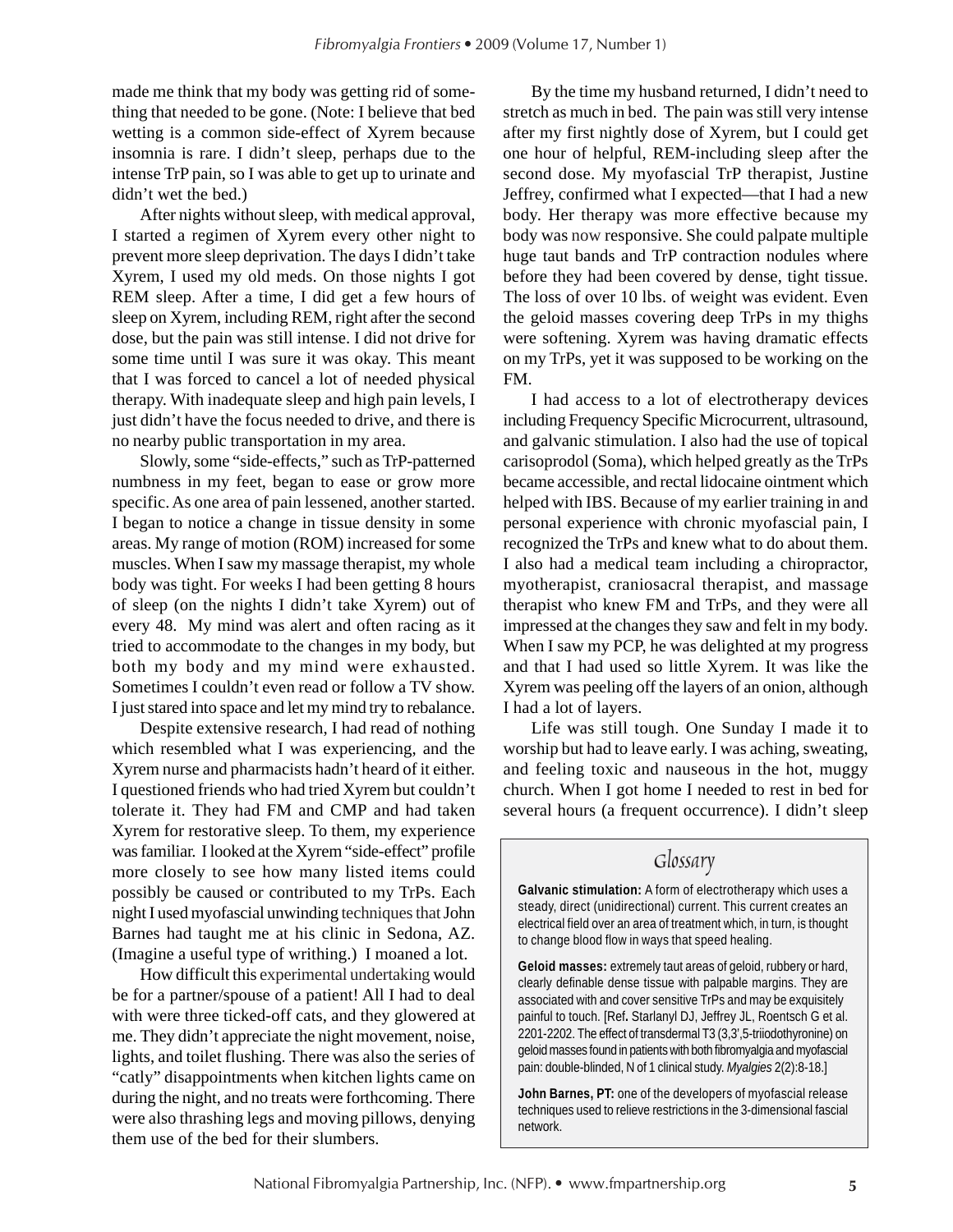at that time. It was as if my brain needed to integrate what was happening. Then I was able to get up and eat. I was sweating a lot, with much hair washing and showering, but my cane was retired, and soon I sent my handicapped parking tag back to the Motor Vehicle Department. By then I began to experience some restorative, deep stage sleep, but only on non-Xyrem nights. The best I was able to manage on Xyrem, at a total of 5 gm in a divided dose, was 4 hours of paintroubled sleep. The tearing and runny nose eased considerably when I switched to reverse osmosis (RO) water (where water softening is accomplished without adding sodium). Since taking the Xyrem, I no longer required a light blocking mask to sleep, but sound sensitivity remains to this day.

### **Observations and Theories**

Simplistically speaking, I define FM as central sensitization and its resulting metabolic consequences. We know that myofascial TrPs may contribute significantly to central sensitization.<sup>2</sup> Once the CNS is sensitized, the chronic pain state may be maintained with only minimal pain stimuli.<sup>7</sup> FM may be initiated by many different causes. Many patients have more than one initial cause. Usually by the time FM has been diagnosed, there are multiple interacting coexisting conditions that may or may not be diagnosed and treated. Most patients with chronic pain have treatable TrPs which add to the symptom burden. Once FM and resultant biochemical dysfunctions begin to cascade and interact with the biochemical changes brought about by TrPs,<sup>4</sup> Xyrem may be a way to interrupt the abnormal spiraling interactive feedback loop currently experienced by too many chronic pain patients.

My studies have taught me that any trauma sustained throughout life tends to cause substances such as triglycerides, glycogen, calcium, uric acid, melanin, and bilirubin, to accumulate in abnormal quantities in the cells and tissues,<sup>1</sup> often in the ground substance. Ground substance in connective tissue is made up of water, ions, plasma materials, and other infiltrates which exist between the cells and fibers. Metabolic wastes and toxic materials can become trapped here, often in the form of acidic salts. Ground substance can vary in density from barely a gel to a glue. Its constituents profoundly affect tissue density and mobility. Tissue that was once supple may become dense and rigid. The ground substance is the key to myofascial suppleness, and to much else, as nutrients flow through it and wastes are removed through it.

Many patients with FM and CMP have areas of interstitial edema—swelling or accumulation of water and other materials in the ground substance. I believe that the frequent urination in early Xyrem therapy is due to the release of some of this excess fluid and undesirable infiltrates that contribute to tight areas of dense tissue. The liver and kidneys can handle only so much of the biochemical by-products released at once, so when undergoing treatment, it is important to be careful not to overload the detoxification system.

Even before becoming a lab rat who was trying Xyrem, I knew I had certain TrPs even though I couldn't palpate their taut bands or contraction nodules because the tissue around them was either too dense, fibrotic, or calcified. The pain patterns and/or muscle weakness and restricted range of motion (ROM) and other symptoms told me the TrPs were there. For example, peroneus TrPs (in the calf) can cause buckling of the ankle to the outside. I had this on both ankles and knew multiple TrPs were there under tissue that was dense, hard, tight, and stuck to the bone. Now some of these formerly hidden TrPs can be palpated. How many patients are told that they don't have TrPs because of this tissue masking?

Tight or dense tissue can also act as a brace. It may prevent some of the pain at the end of ROM that is typical of many TrPs, but it also restricts movement and creates abnormal muscle compensation. It hurts when that bracing starts to melt, and you begin to stretch muscles that have been restricted for so long. You need to unwind years of tightness slowly and carefully and work to minimize accompanying pain.

### **Xyrem Side-Effects or Myofascial Trigger Point Activation?**

I've had severe muscle contracture from TrPs for over 57 years, and FM too, with a lot of perpetuating factors. I believe that Xyrem — at this stage in my research — is slowly reversing at least some of that damage to my body and mind. Sinusitis, nasopharyngitis, toothaches, ear pain, vertigo, blurred vision, eye swelling, chest pain, gait abnormality, sensation of foreign body, back pain, tennis elbow, sensation of heaviness, muscle tightness, congestion, difficulty breathing, balance disorder, muscular weakness, musculoskeletal stiffness, abnormal coordination, tension headache, migraine, and many other Xyrem side-effects can be caused by TrPs.(6,8) I couldn't ask patients on Xyrem who had complained about a "sensation of heaviness" if that symptom was in the hips, and if so, check them for quadratus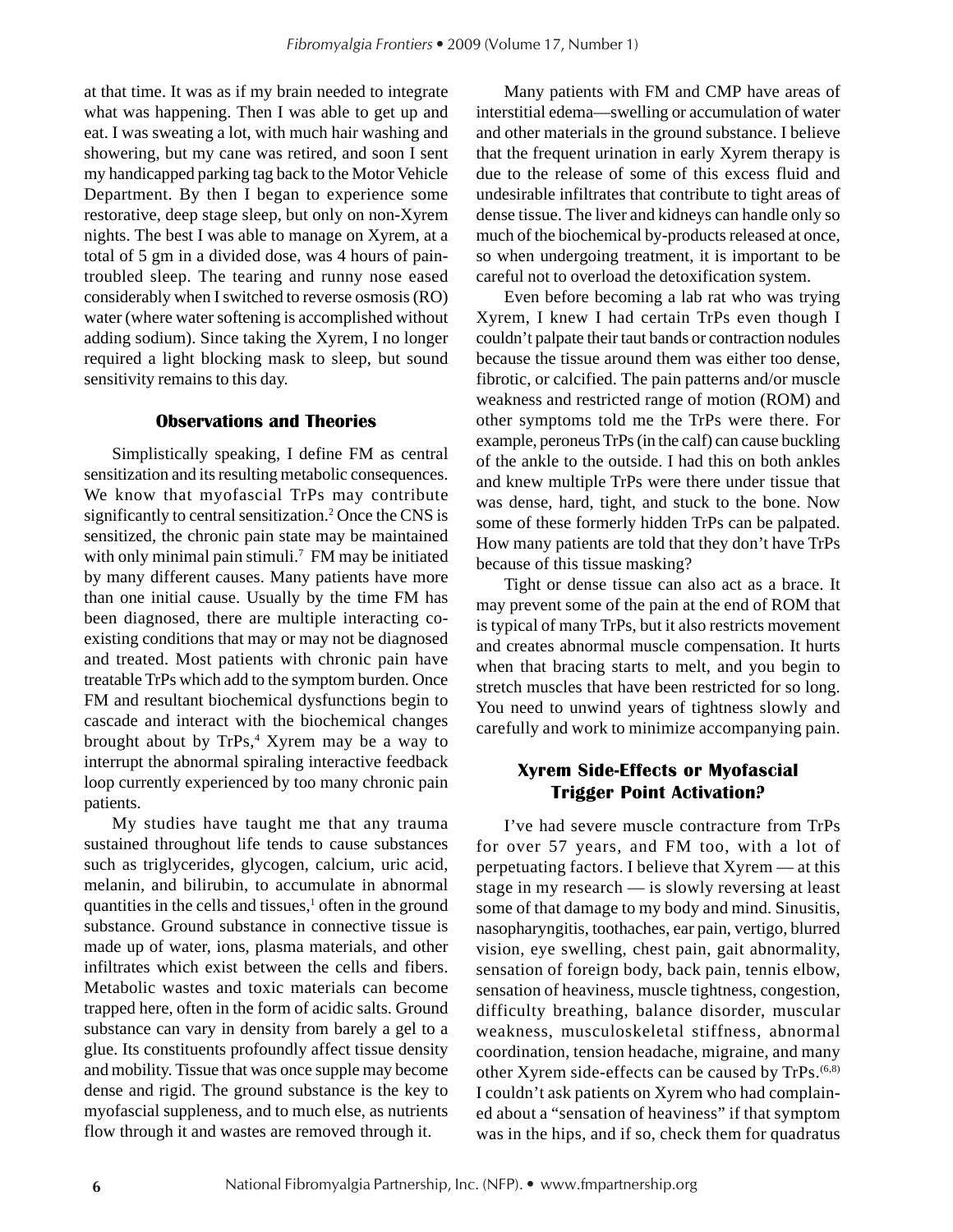lumborum TrPs. I couldn't access patients who complained of a "sensation of foreign body" and check for TrPs in the longus capitis, longus colli, and medial pterygoid muscles. I could recognize a pattern of possible TrP activations.

I've tried different ways of taking Xyrem so that it would be more user-friendly, meanwhile allowing the healing process to continue. I had been told "Xyrem will cause drowsiness." It never has for me, nor for Lab Rat # 2, whom you will meet below. I also have not had any problem discontinuing it for a time when I needed to allow metabolic detoxification systems to catch up.

#### **February Report**

It's now the end of February. I am on a single dose of 1.5 gm Xyrem every night. I take it about an hour and a half before bed. It's all I can tolerate.

I have no idea how long this maze will take to run, nor where it will lead me. I still have 12 serious conditions. Xyrem still causes significant aching right after I take it until the time I can take my usual meds. I've started decreasing those meds and have eliminated one. I am getting some restorative sleep every night and hope that deeper stage sleep will allow my body to normalize many biochemicals that have been out of balance. It took a long time for my body and mind to get where it was, so I need to have patience with the reversal.

I have gastroesophageal reflux disease (GERD) of long duration and it seems to be getting worse again. Has the previous surgery (fundoplication\*) I had for GERD failed, or is it Xyrem? I don't know. I'm checking into it. Computer work causes activation of TrPs, as will any repetitious work or immobility, so I have to pace myself carefully. I don't know how much guaifenesin therapy, ta'i chi, and my other tools have affected this process either.

I don't think Xyrem is for everyone, but I believe it holds great promise. Research is now being done on Xyrem and TrPs , and I hope to see some papers for MYOPAIN 2010, the World Congress of the International Myopain Society which will be held in Toledo, Spain. I also hope a way will be found to make this therapy experience more informed for FM and CMP patients, and much less traumatic.

## **Following in the Paw Prints of the Lab Rat**

Some of my friends became interested in Xyrem therapy and asked questions that helped with this article. One, my myofascial TrP therapist, Justine Jeffrey, also started Xyrem therapy as Lab Rat #2. Her experience with Xyrem was equally intense and painful, but the TrP activations and effects were different because we are different. Justine has found a dose regimen that is working for her for now, as mine does for me, but we are both open to the changes that are happening and the adjustments we may have to make.

Justine also has some specific advice for those of you with FM and CMP who are contemplating a Xyrem trial:

I didn't understand the commitment of time required to document and simply "experience" the body's individualized response. I would have rearranged my life in advance to the extent possible. I would not endure the initial phase without having set up the following: a team of supporters; a bodyworker to come to me on retainer for the first month; a driver to get me where I needed to go; someone to help with housework, food preparation, etc.; and a way to arrange a flexible schedule to allow for sleep disturbances, pain management, CNS sensitization, and times when I could not function.

Most of you have a system wherein you try to keep a balance as best as you can, with varying degrees of success. Be prepared to let go of that status quo. It will probably change, and change is difficult. Right now we don't know enough to even guess what those changes might be, but a philosophy of resilience and adaptability is important. Some of these changes may be tough temporarily, but others may be exquisitely life altering (such as the elimination of chronic migraines). You may need to retrain your body to move in different ways. The goal must be to increase function. The challenges can be extreme, but so can the rewards. You may need to stop Xyrem at times and allow your body and brain to integrate changes that are taking place. Eventually, the cost of Xyrem may be far less than medications and therapies that you would have otherwise needed, and you also

<sup>\*</sup>Fundoplication is surgery for GERD where they wrap the stomach around the esophagus.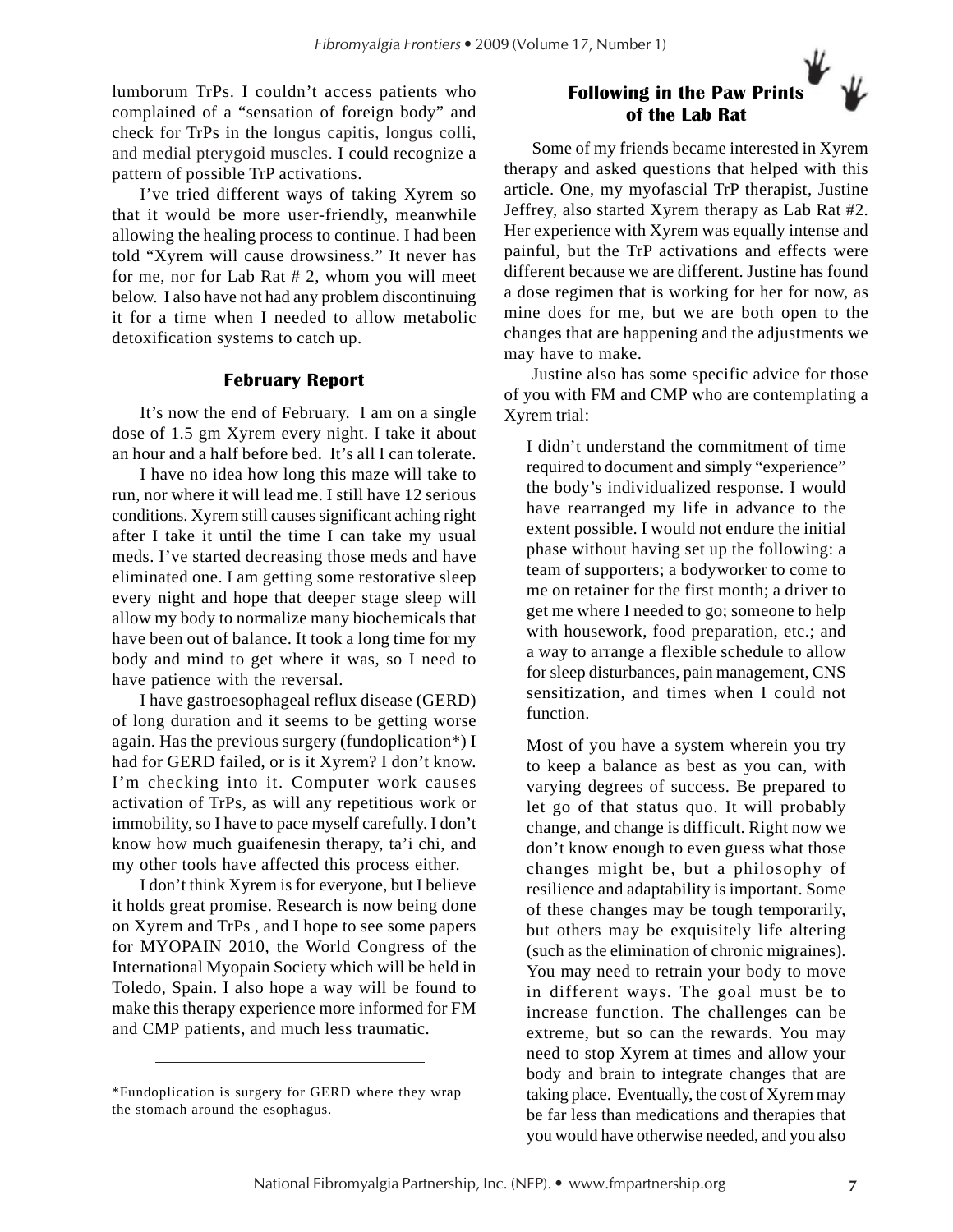avoid the side effects those other medications may require in addition to the stress they may put on your body to metabolize them.

As for me (Lab Rat #1), I encourage those who dropped out of Xyrem therapy due to simple sideeffects such as toothaches and ear pain to get TrP assessment and consider trying again at a lesser dose that is carefully titrated. This therapy, in patients with FM and CMP, requires more than determination. Patients must be carefully screened for compliance and ability to self-monitor or be monitored by care providers who understand multiple interactive diagnoses, including myofascial TrPs and FM. They need a support system of friends and helpers, including a medical team who will listen and monitor carefully, especially at first, and adjust dosage and schedule to find what works for them.

Your spouse or partner may not be the best primary caregiver through the initial weeks of this process. The therapy and the stresses it causes may strain a relationship. It's difficult for someone else to understand. If you are alone, you need people who will check on you and with you unless you contact them and tell them you are okay. Needs will vary.

Each of us has a different set of TrPs and symptoms, co-existing conditions, factors which perpetuate our conditions, and a different set of tools. I don't think many people with FM and CMP will be able to continue with Xyrem therapy in spite of trigger point activation unless they can identify what is happening and ask their physician to modify the protocol. To provide maximum success with the Xyrem program, doctors may need to individually titrate the dose to suit each patient's needs. The needs and support therapies would be predicated upon the patient's symptoms and reactions to Xyrem. This will require careful monitoring.

I can't overemphasize the amount of pain I experienced at the beginning. Many who read this are not strangers to pain. However, what I am describing was mind-blinding, both for me and for Justine. Even when I began to think that Xyrem might possibly be a way to unwind these conditions, it took everything I had to swallow each dose. The people I have met with FM and CMP have no lack of courage, but they often lack the support network (including medical team) required. I didn't know what to expect, I wasn't prepared for the TrP activation and my dosage was too high. I have often been told by members of my medical team that I would be in a tertiary care facility if not for my training and tools.

In the best of all possible worlds, we'd have doctors and other care providers who could diagnose and aggressively treat individual myofascial trigger points when they occur and prevent most cases of CMP and FM. We need to revamp medical and dental training and educate our legal and insurance systems. These systems are glaringly broken, so lets do it. It would save a lot of misery and help our strained health care system. We need to work with the world we have and make it better. I think that even some of those tertiary care patients, with trained individualized support and dosage, may someday be able to make it through this maze, but I'm not sure. I'm still working on it myself.—Devin J. Starlanyl

#### *My thanks to Justine Jeffrey and Nye Ffarrabas who helped with this article*

#### **References**

1) Leahy M, Mock LE III. 1992. Myofascial release technique and mechanical compromise of peripheral nerves of the upper extremity. *Chiro Sports Med* 6(4):139-140.

2) Niddim DM, Chan RC, Lee SH et al. 2008. Central representation of hyperalgesia from myofascial trigger point. *Neuroimage* 39:1299- 1306.

3) Russell IJ, Perkins AT, Michalek JE, et al. 2009. Sodium oxybate relieves pain and improves function in fibromyalgia syndrome: a randomized, double-blind, placebo-controlled, multicenter clinical trial. *Arthritis Rheum* 60(1):299-309.

4) Shah JP, Gilliams EA. 2008. Uncovering the biochemical milieu of myofascial trigger points using in vivo microdialysis: an application of muscle pain concepts to myofascial pain syndrome. *J Bodywork Mov Ther 12(4):371-84.*

5) Scharf MB, Baumann M, Berkowitz DV. 2003. The effects of soduim oxybate on clinical symptoms and sleep patterns in patients with fibromyalgia. *J Rheumatol* 30(5):1070-1074.

6) Simons DG, Travell JG, Simons LS. 1999. *Travell and Simons' Myofascial Pain and Dysfunction: The Trigger Point Manual: The Upper Extremities*, Vol I. 2nd ed. Baltimore: Williams and Wilkins.

7) Staud R. 2006. Biology and therapy of fibromyalgia: pain in fibromyalgia syndrome. *Arthritis Res Ther* 8(3):208.

8) Travell JG, Simons DG. 1992. *Myofascial Pain and Dysfunction: The Trigger Point Manual Vol II: The Lower Extremities*. Baltimore: Williams and Wilkins.

**About the Author:** Devin Starlanyl is a highly respected authority on myofascial pain and fibromyalgia and the author of two-best selling texts, *Fibromyalgia & Chronic Myofascial Pain: A Survival Manual* and *The Fibromyalgia Advocate.* During her early life, she received extensive formal medical training in emergency room medicine and conducted medical research. After developing CMP and FM, she dedicated her life to the study of these conditions and to education and for the past 15 years has worked with her mentor, David Simons, M.D., coauthor of the definitive texts on myofascial medicine with Janet Travell, M.D. Visit Devin's website at: www.sover.net/~devstar/